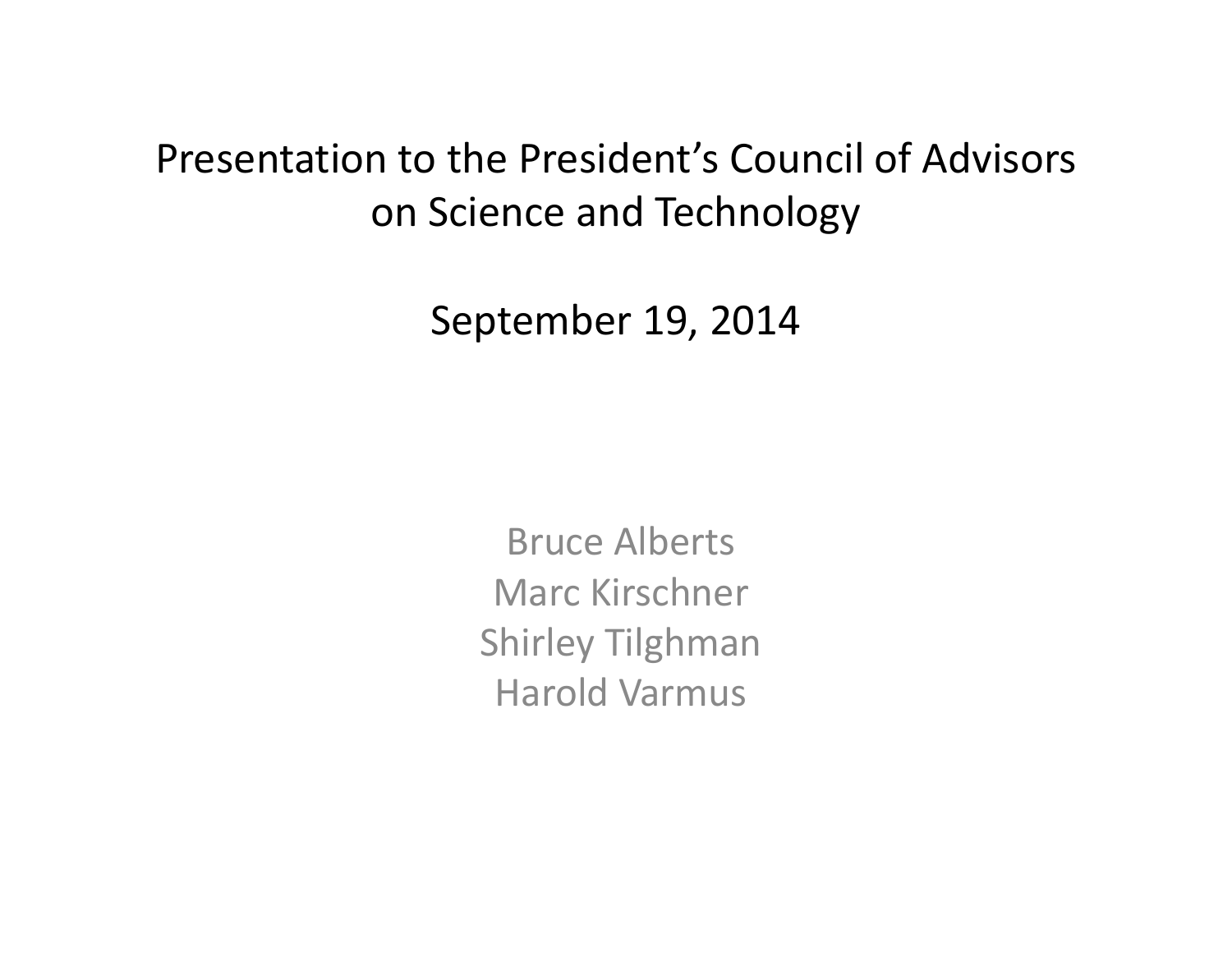### **National Institutes of Health Funding 1990‐2014**



The 3.7 % Real Annual Growth is based on average real growth between 1971–1997. Dollar values are adjusted to 2012 Dollars using the Biomedical Research and Development Price Index, http://officeofbudget.od.nih.gov/gbiPriceIndexes.html. Source: NIH Office of Extramural Research and Office of Budget source data (March 29, 2014)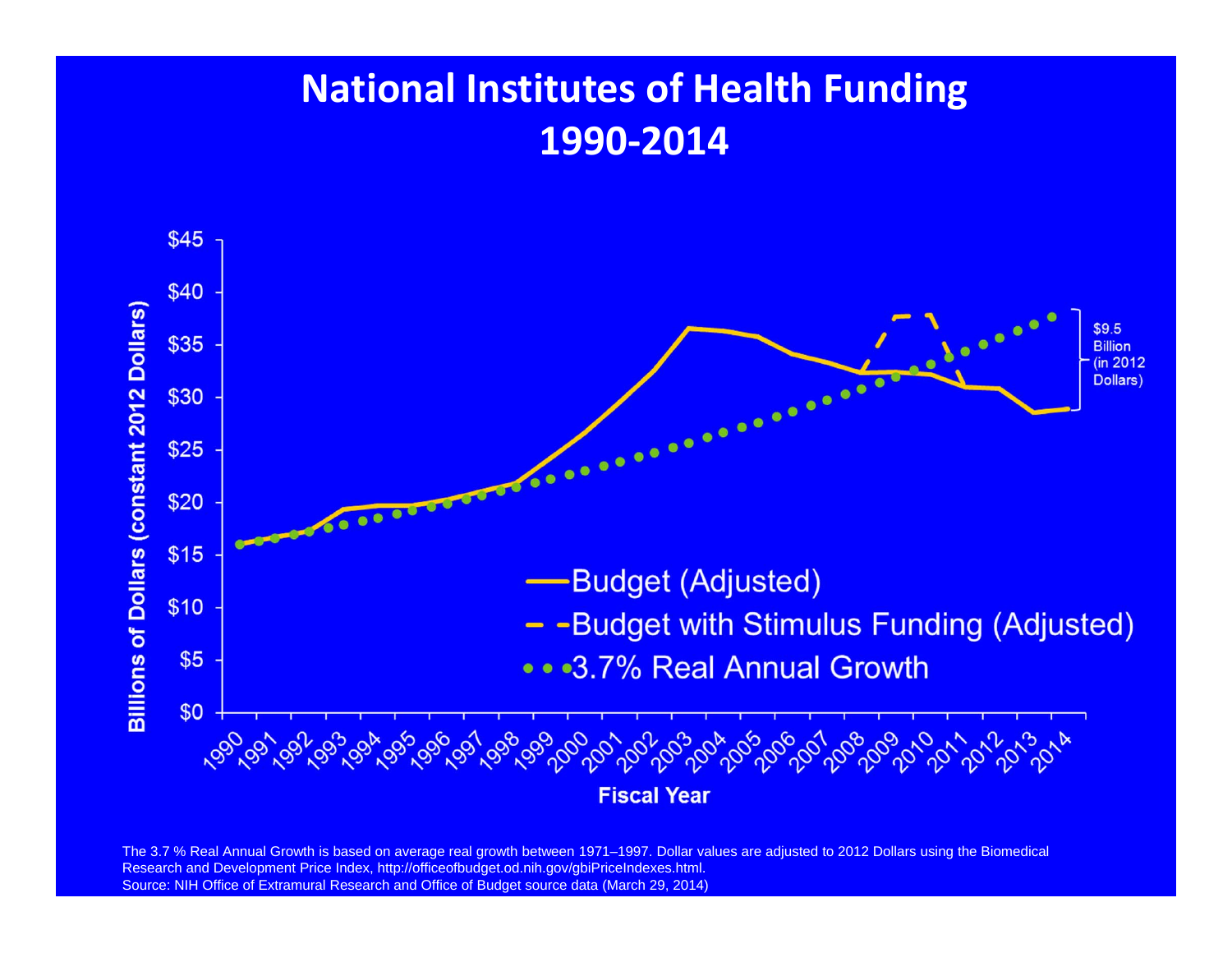# **Annualized Growth of the NIH Budget, 1971 to 2014**



Source: Adapted from Loscalzo, NEJM (2006)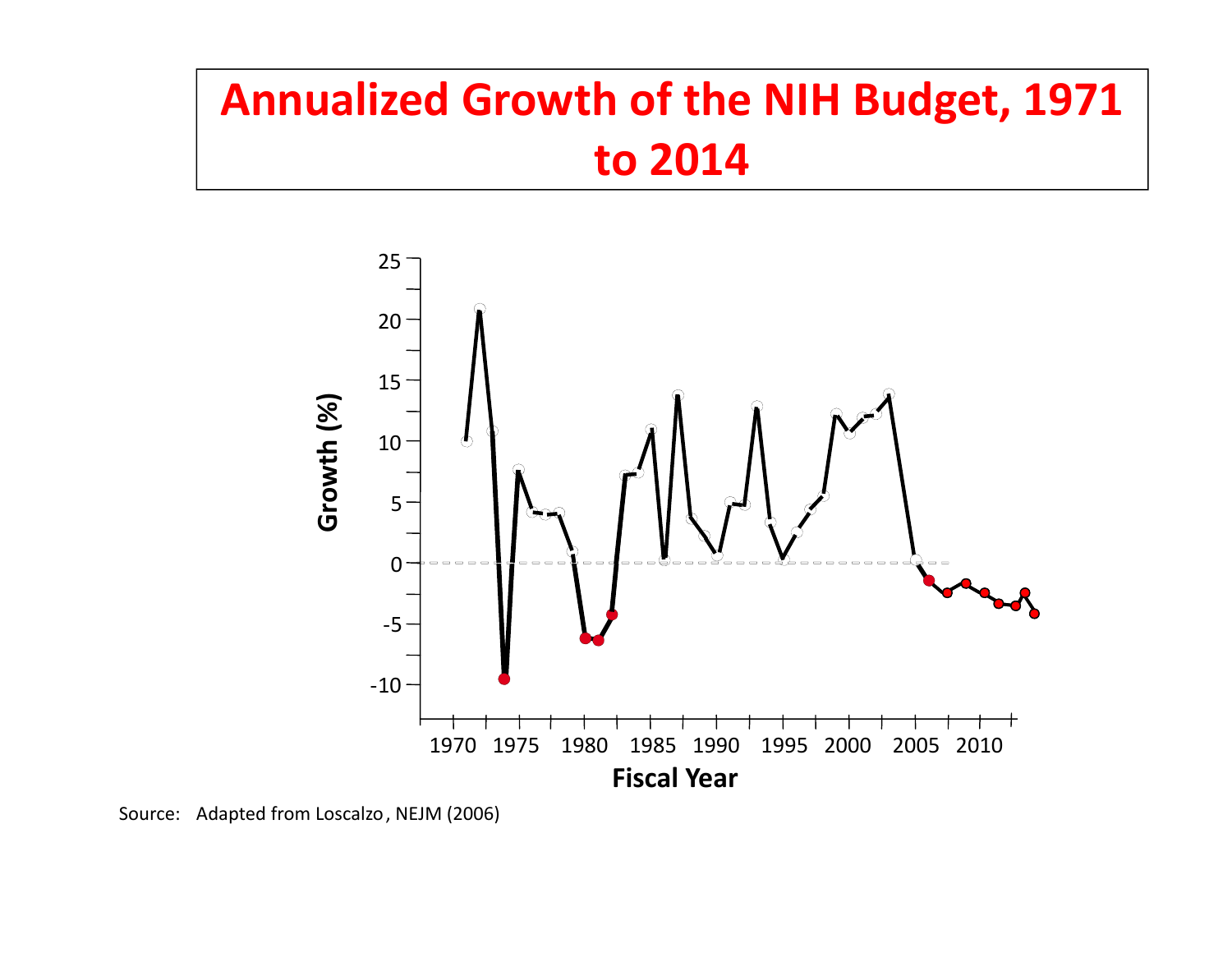# Doctorate Students by Type of Support



Source: Graduate Student Survey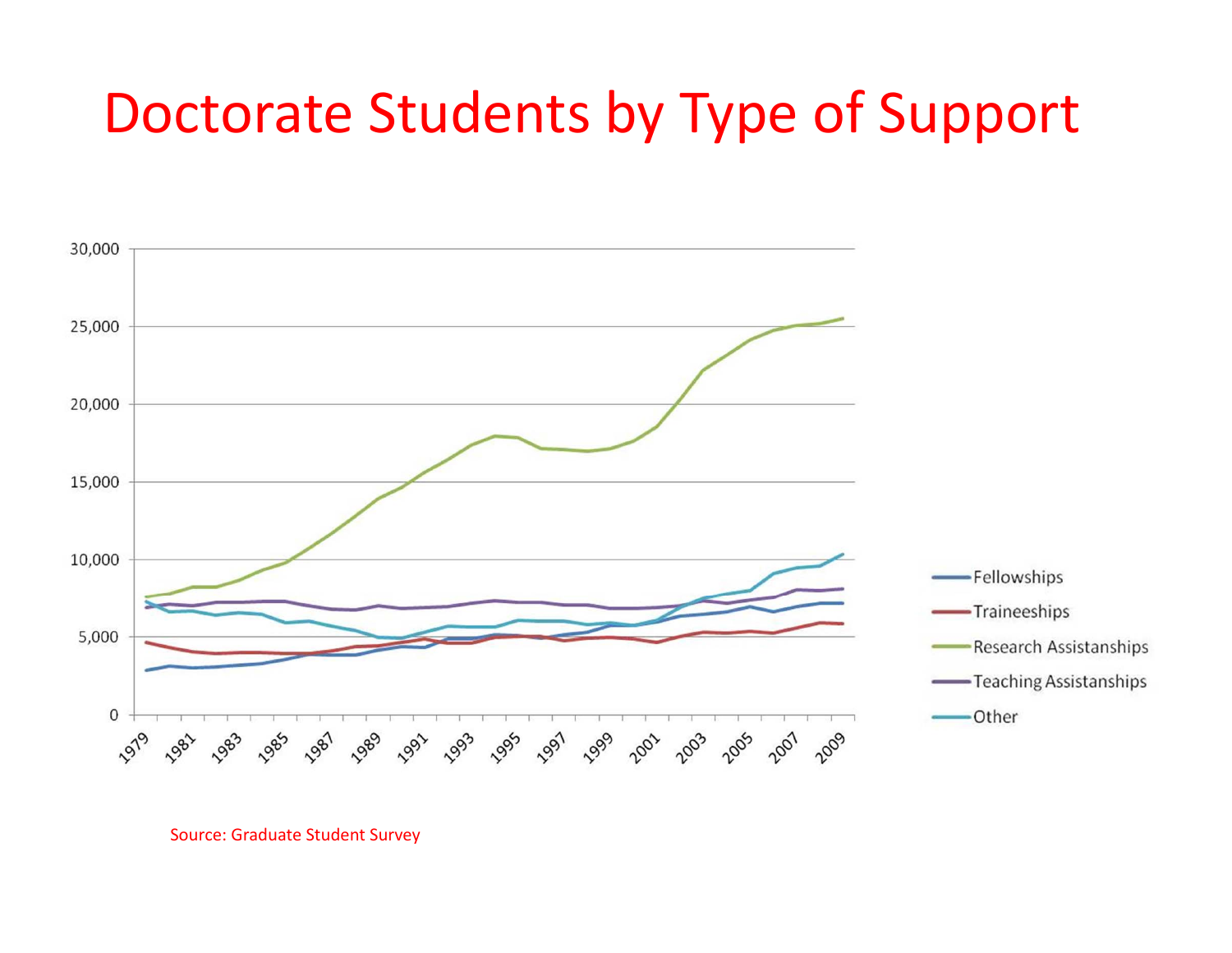#### U.S. Trained Biomedical PhD employment, by Years Since Degree



Percent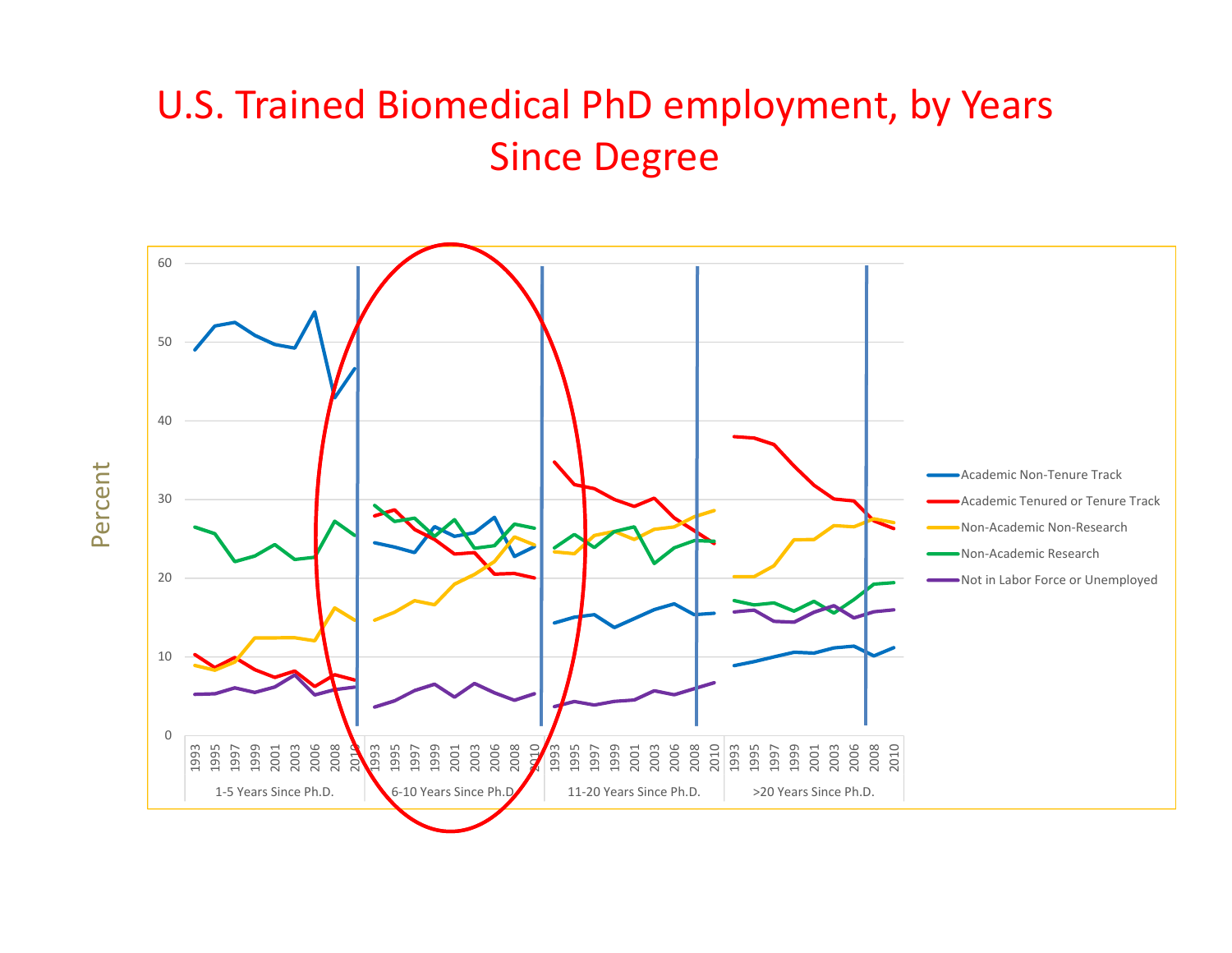## Age Distribution of Med School Faculty in 1980 (background) and 2010 (foreground)



Sources: NIH and AAMC